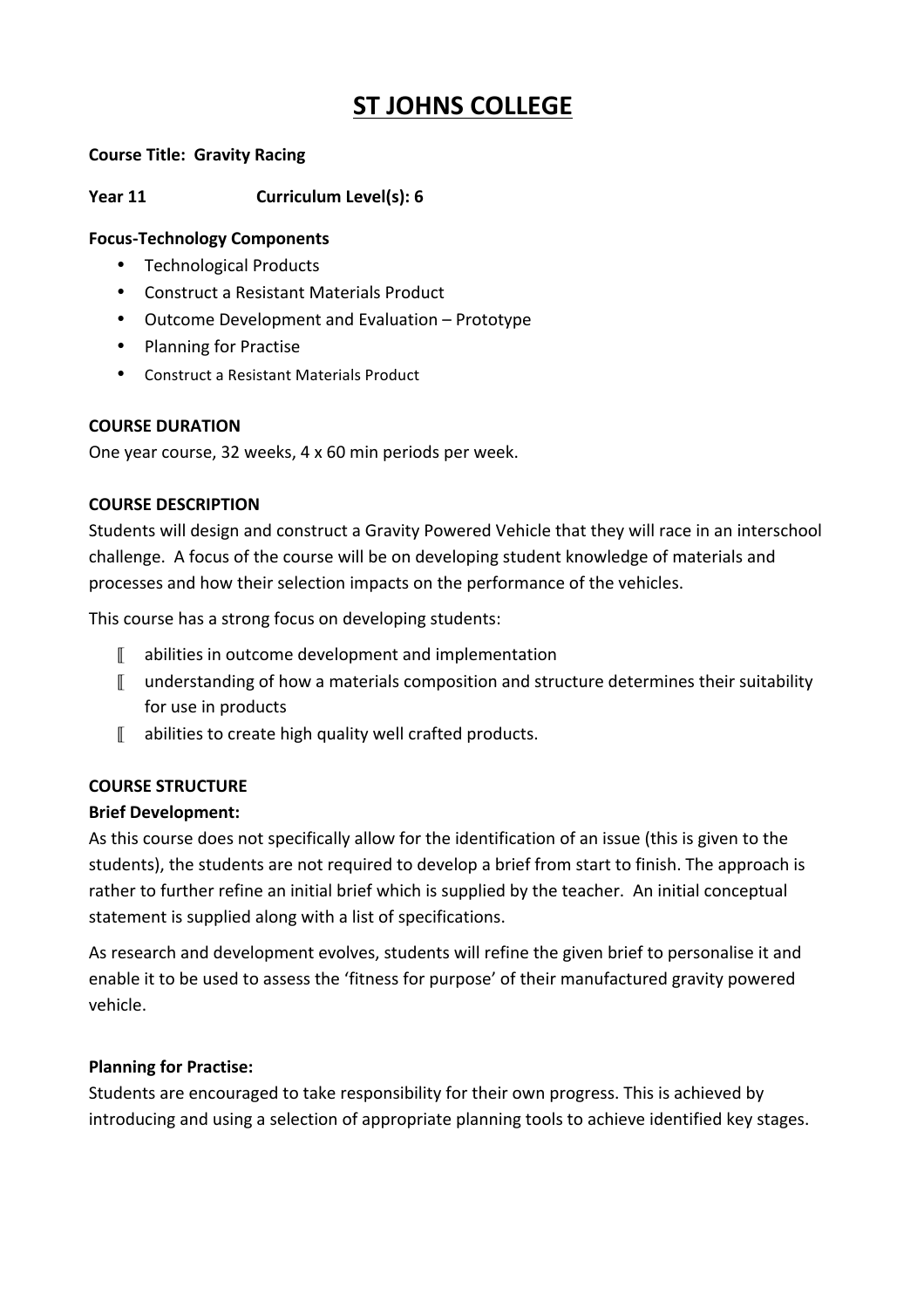## **Outcome Development and Implementation:**

The major focus for this course is to develop a functional gravity powered racer (luge). This is achieved by developing an understanding of specific performance requirements of components that combine to make the luge. Students investigate and test materials, manipulation processes and component selection to achieve performance requirements.

## **Learning#Outcomes:**

Student will:

- Demonstrate understanding of how material composition and structure informs the selection and use of materials when developing a luge
- Follow a construction schedule/plan to skilfully and efficiently make a luge to an agreed set of specifications
- Develop sketches that effectively communicate the design features of a luge in order to test their initial and developing design ideas
- Make informed selections of materials, tools, equipment and techniques to develop and trial a luge designed to meet a brief.
- Evaluate the fitness for purpose of the final outcome against the specifications

## **COURSE OVERVIEW**

## **Exploring the Concept of Gravity Racing:**

Initial introduction to this course is carried out:

- $\mathbb I$  Class discussion covering course and introduction to gravity racing. Look at previous year's competition.
- $\mathbb I$  Year 12 students who participated in last year's competition visit classroom. Discuss issues they encountered the previous year covering design, performance, manufacturing etc.
- $\mathbb I$  Techlink video of luge race day used to look at previous outcomes. Existing folders used to show layout, depth of information and presentation standard required.
- $\mathbb I$  Research and record type of gravity racing (luge, street luge, soap box) to gain an understanding of how they work, materials and processes used etc.
- Engineers+from+*Industrial+Tube+Manufacturing* visit+to+discuss+criteria+for+manufacturing+ and innovation section of the competition.

## **Planning:**

++Resources+used: *Resistant+Materials+Technology,+www.technologystudent.com.+* Planning is introduced and discussed.

- $\mathbb I$  Year planner is introduced and negotiated with class to set milestones (teacher guidance is crucial at this stage). Students will become more independent at planning as the course evolves and students see the relevance of the planning undertaken.
- $\mathbb{F}$  Planning is used to guide development stages, research, luge design, resources, material and process testing, construction, implementation and evaluation.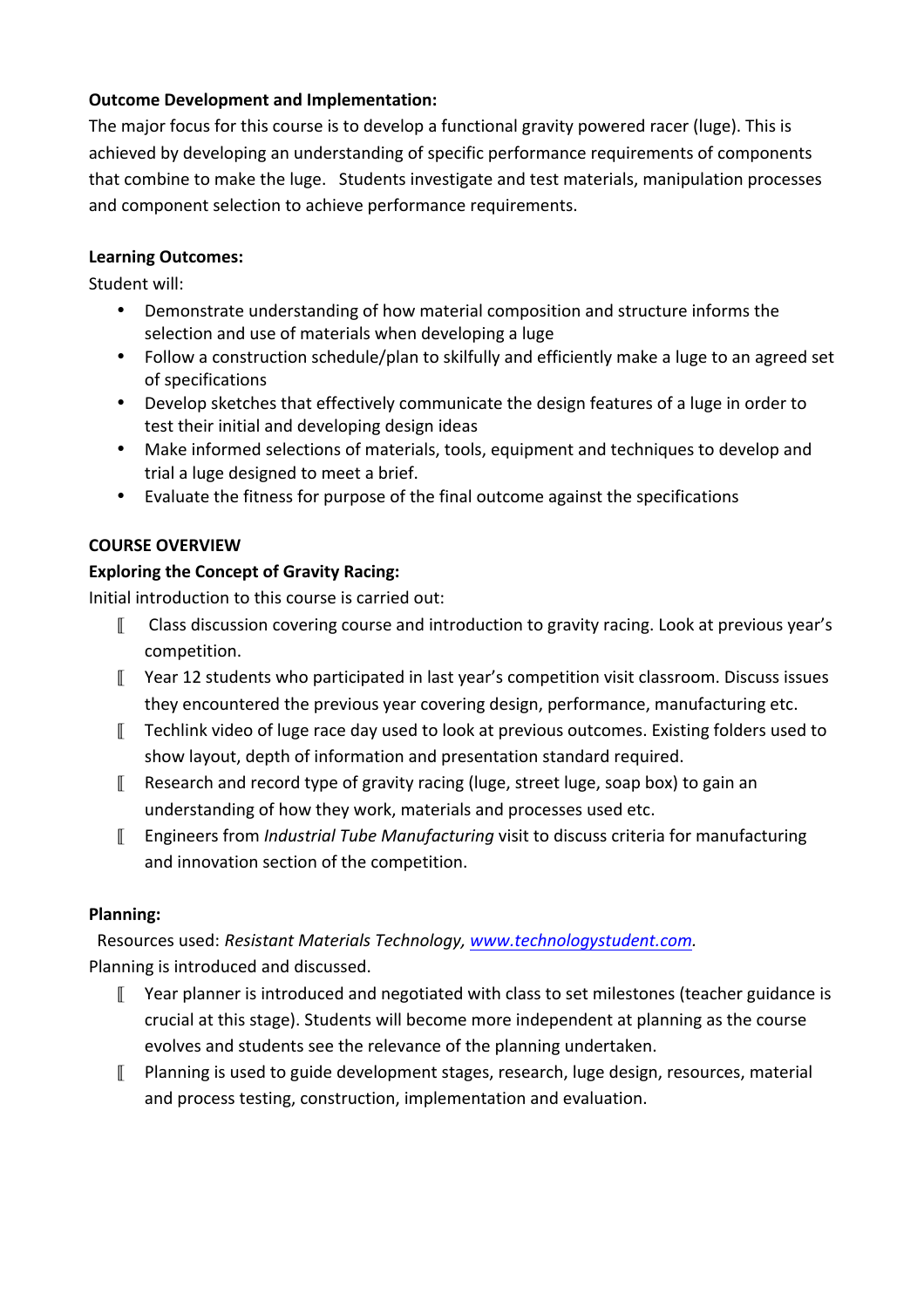## **Stakeholder Identification:**

Resources used: Resistant Materials Technology, questioning techniques. The importance of identifying and using stakeholders is discussed:

- $\mathbb I$  The development of a residential home is used as an example. Students identify possible stakeholders and explain their input.
- $\mathbb I$  Stakeholders are identified and selected for their specific input into the course. Knowledge of gravity racing, previous participants, materials and construction knowledge. Parents' input (transportation, funding, authority to participate).
- $\mathbb I$  Discuss and give students tools to gather and use information from stakeholders.

## **Ergonomic:**

## Resource+used:+*Resistant+Materials+Technology*

Ergonomic issues are identified and researched. What is anthropometric data and how can we use it to achieve an ergonomic design. Importance of anthropometric data is discussed in relation to the luge, pilot's height, trunk length, leg length, shoulder width.

Methods of recording and documenting ergonomic information is discussed and made available to students. Ergonomic information is used during development of the luge to inform the design of specific components, determine how weight will be distributed and determine steering geometry. Documented evidence of ergonomic considerations are applied and recorded in the final orthographic drawings of the luge.

## **Materials Knowledge and Testing:**

## Resources used: *GCSE Resistant Materials Technology for OCR, Skills in Resistant Technology. www.technologystudent.com*.+

As materials are a major factor in optimising the function of the luge, it is important that students have sufficient materials knowledge to support the development of their luge:

- $\mathbb{I}$  Initial introduction of terminology (composition, structure, formulation, tensile strength, yield strength, profiles).
- Introduction by manufacturing engineer covering mild steel (properties, profiles, tensile strengths, yield strength, manipulation, jointing and finishing techniques).
- $\blacksquare$  Introduction to timber (composition, structure, grain, ply wood properties, lamination, tensile strength, yield strength). This is also the introduction to  $A/S$  91049 (1.6).
- $\mathbb I$  Testing a selection of materials is carried out in groups and results are shared. Timber, ply wood, EWSS, aluminium are tested for yield and tensile strength.
- $\mathbb I$  Students are introduced to forming of materials and given examples. In groups students work with a selection of materials to form combinations with the intention of improving yield and tensile strengths. Results are recorded and shared. Students summarise their findings and this is used during their materials selection.

This type of testing allows for hands on activities while utilising time. Generally evidence is recorded using photographic evidence with student's personal summaries.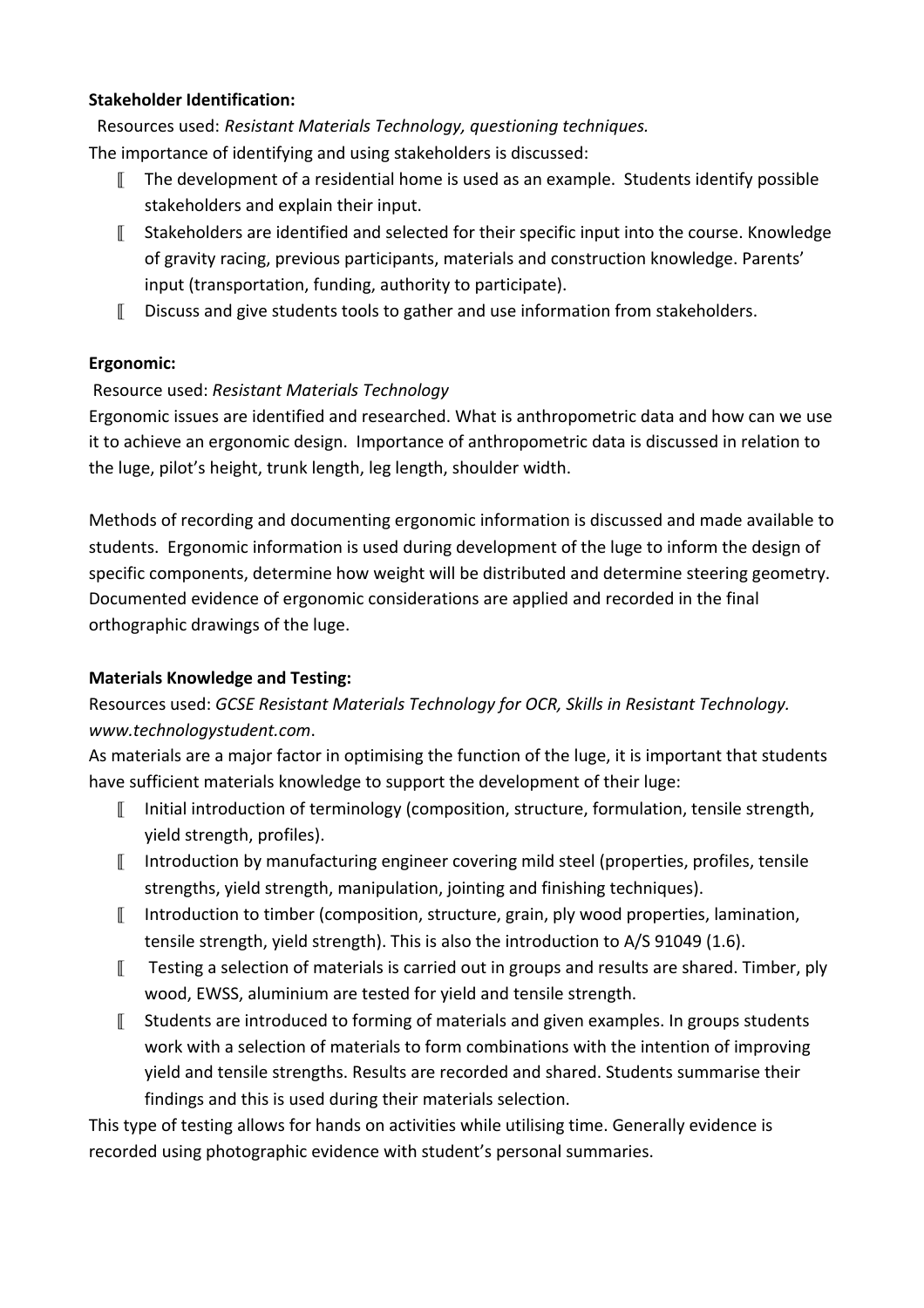## **Materials Manipulation and Testing**

At this stage students have been introduced to a range of processes used to manipulate the materials we have identified as suitable for luge construction. This has come from existing product research, information from the two technologists' visits and testing of materials.

- $\parallel$  A class discussion is used to summarise the above information.
- $\mathbb I$  Students document this information which is later used along with further testing information to select appropriate processes.
- $\llbracket$  In groups, students produce and test various manipulation and jointing processes (jointing of timber for frames, laminating and shaping ply wood for frames, bending and jointing EWSS, bending and jointing aluminium hollow section).
- $\llbracket$  Students also produce and test various gusset methods to reinforce joints.
- $\mathbb I$  Testing of jointing methods is carried out using a hydraulic press. Joints are tested to destruction.
- $\mathbb{I}$  Outcomes are shared.
- $\llbracket$  Discussion is generated covering selection aspects of materials, costs, availability, manipulation processes available at school, jointing processes available at school.
- Students document and summarise information which is used for final materials selection.

This type of testing allows for hands on activities while utilising time. Generally evidence is recorded using photographic evidence with students producing personal summaries.

## **Function Testing (Components, Weight, Steering)**

This section introduces students to some of the scientific information that theoretically has an effect on the performance of their luge along with testing of specific components that will be purchased.

- $\mathbb{F}$  Physics lesson delivered by science teacher covering effects of gravity, momentum, and friction on their luge. Photographic evidence used to record aspects of lesson along with notes, students summarising.
- $\mathbb I$  Testing professionally manufactured components (trucks, wheels, bearings). Testing of weight vs speed etc. Testing carried out on school driveway.

Students encouraged to take photographic evidence and present these along with notes. Students summarise information.

## **Brief Refinement**

From the above research and testing students produce a refined brief.

- $\blacksquare$  New attributes are identified and added. These will be addressed during the development process.
- $\llbracket$  Specifications generated from the above research and testing are documented and incorporated in the development process.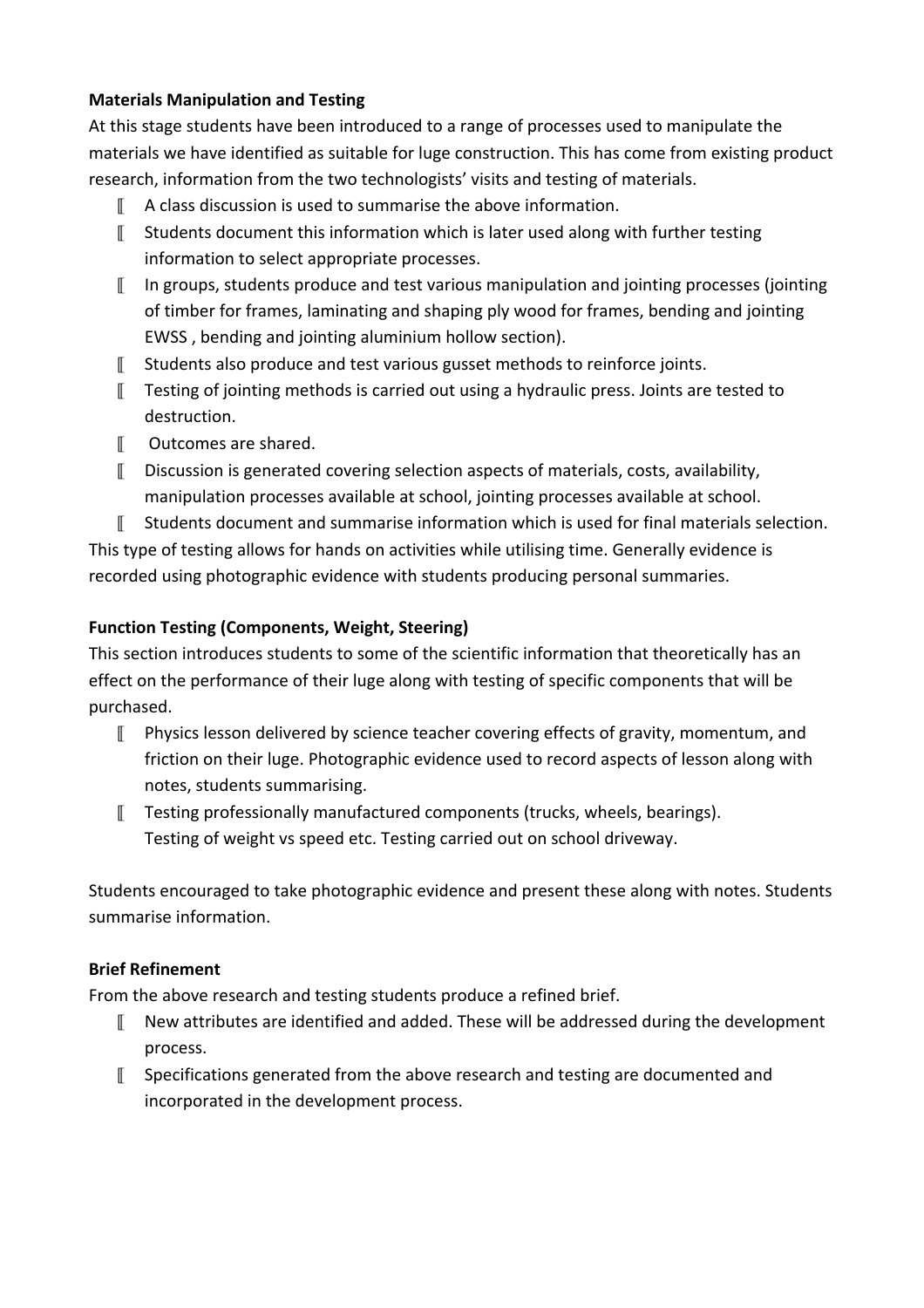## **Concept Ideas Produced that Will Address Students Refined Brief**

A formal lesson introduces students to concept drawings and standards required at this level.

- $\llbracket$  Examples of previous work are shown. Discussion on what are and why we produce concept drawings.
- Important points such as layout, size, types of 3D drawings used, rendering methods are discussed and shown.
- $\mathbb I$  Teacher demonstration is given covering the above.
- $\mathbb I$  Teacher generated example is displayed in the class as a reference for students.
- $\mathbb{S}$  Specific sketching resources and tools are introduced to the students (initial stationary list outlines specific equipment required).
- $\llbracket$  Students produce concept drawings
- $\llbracket$  Concept ideas are screened and a final conceptual idea is generated

*Students+are+encouraged+to+hand generate+a+large+percentage+of+the+evidence+required.+This+allows+ for students to produce a large amount of the work during class time with only tidying up required for home work.* 

## **Functional Aspects Developed**

Students identify functional aspects to be developed (planning).

- $\mathbb I$  Aspects such as folding mechanisms, specific components to be manufactured, and system for assembling components together are developed and tested.
- $\llbracket$  At this stage students are encouraged to produce full sized mock ups of components using cardboard. Full size profiles of chassis and frames to check anthropometric information are also produced.
- $\mathbb I$  Information for orthographic drawings can be generated from these full size mock ups.

## **Materials and Dimensions are Determined**

- $\mathbb{F}$  Final materials selection is determined and documented.
- $\llbracket$  Lesson covering basic orthographic drawing conventions is delivered.
- $\mathbb I$  Students produce working drawing. Students are given the opportunity to add extra information to their working drawings as construction progresses.
- $\mathbb I$  Brief revisited and additional information added.
- $\llbracket$  Cutting list is produced.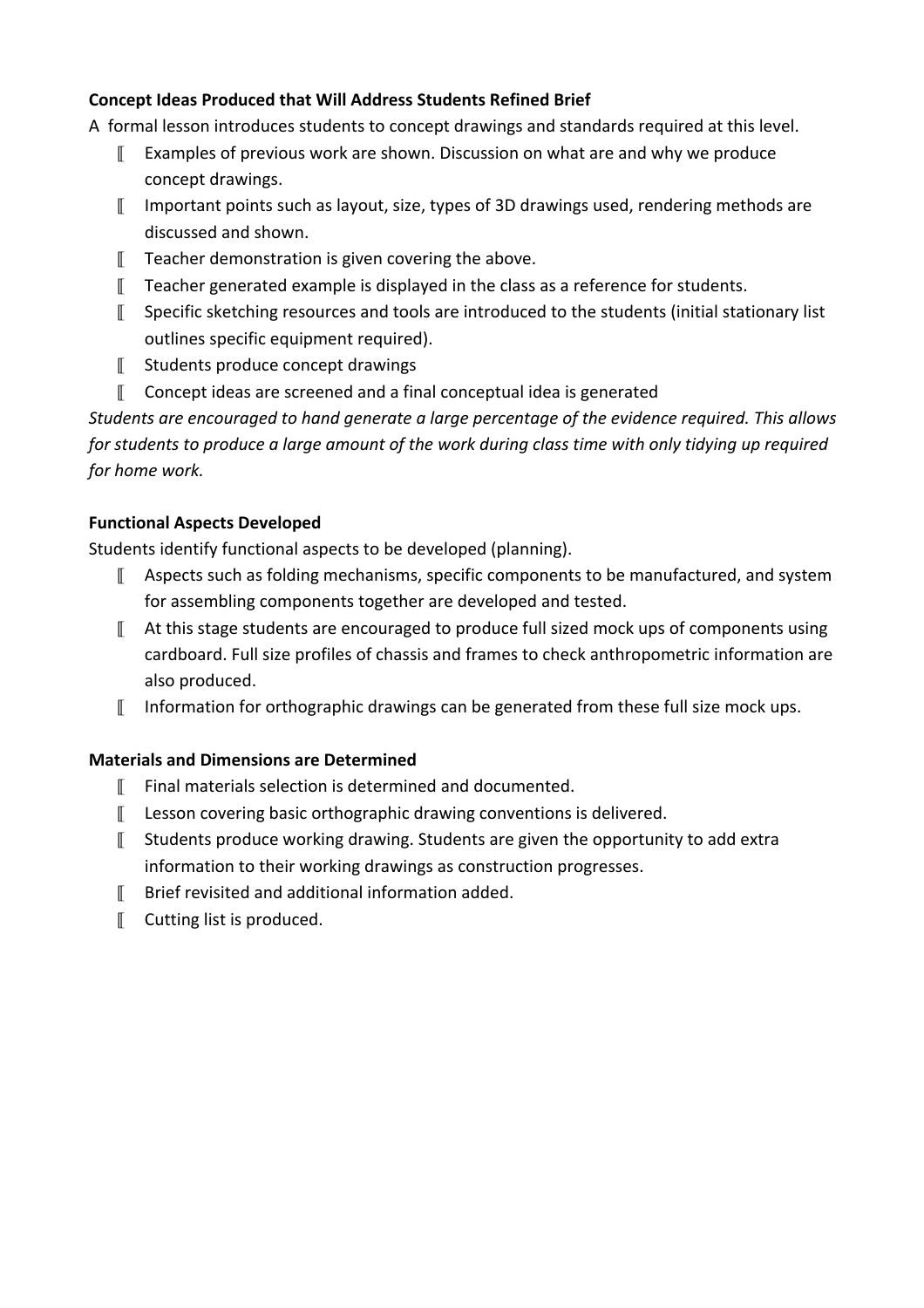#### **Construction**

Resources used: *GCSE Resistant Materials Technology for OCR, Skills in Resistant Technology. www.technologystudent.com*.+

A formal lesson is delivered covering the following:

- $\llbracket$  Examples of construction schedules and how they work are shown.
- $\parallel$  A construction planner is produced which allocates time and schedule construction phases.
- $\mathbb I$  Skill tests are factored into construction schedule to ensure students have the necessary skills to construct their luge (Note: tests applied will vary depending on individual students designs).
- $\mathbb I$  Recourses are allocated to coincide with appropriate construction phases.
- $\llbracket$  Students construct prototype.
- $\parallel$  A specific component (e.g. wheel assemble, frame including board) is identified by students and teachers as being the item that will be the focus for assessment again AS 91057. Specifications for this item and techniques to be used are agreed prior to the students beginning construction and students assessed against the achievement standards achievement criteria to determine their grade of achievement.
- $\mathbb I$  Construction planner is revised at regular stages during construction of the luge.

## **Implementation and Testing**

On completion of construction a class discussion is generated covering testing of their prototype (hand-out supplied to students).

- $\mathbb I$  Students produce a testing schedule which is carried out on race day, (durability, speed, manoeuvrability, appearance). Students receive feed-back from Industrial Tube Manufacturing Engineers who also attend race day (stakeholder feed-back).
- Students aiming for excellence for A/S 91047 seek stakeholder feed-back for specific aspects of their final prototype and from testing it on the luge track
- $\mathbb I$  Students summarise testing and stakeholder feedback and produce a final evaluation.

## **This Unit Link to Achievement Standards**

- 91045: Use planning tools to guide the technological development of an outcome to address a brief  $-4$ credits: Internal.
- 91047: Undertake development to make a prototype to address a brief  $-6$  credits: Internal.
- 91049: Demonstrate understanding of how materials enable technological product(s) to function  $-4$ credits: External.
- 91057: Implement basic procedures using resistant materials to make a specified product  $-6$  credits: Internal.